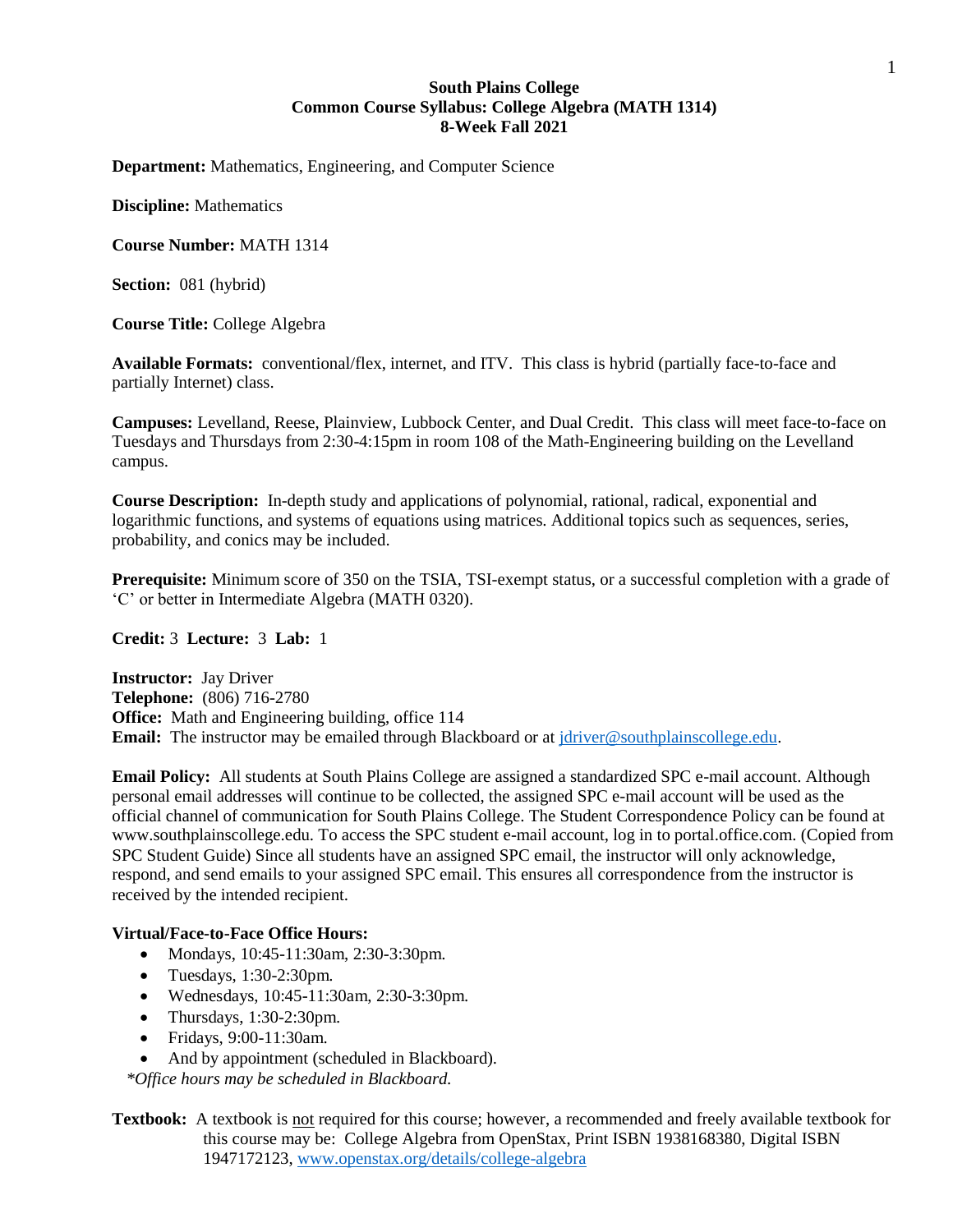This textbook is also embedded in your Blackboard course for easier referencing. However, if you prefer a print copy as a reference tool, the ISBN is located at the web link above.

**Supplies:** You will need a scientific calculator and a small supply of graph paper. Graph paper is available in Blackboard. Calculators on cell phones, TI-89, TI-92, or TI-Inspire calculators, or any other electronic devices will not be allowed during testing. Make certain you have access to a scanner or scanning app such as CamScanner, Scannable, OneDrive, etc. in order to scan your practice exercises and quizzes for submitting through Blackboard. Since this course is partially online, make certain you have access to a computer and the Internet.

**Blackboard:** Blackboard is the online course management system that will be utilized for this course. This course is supplemented online, so all access to course information and your instructor is through the Internet. This course syllabus, as well as all course materials can be accessed through Blackboard. Login at [https://southplainscollege.blackboard.com/.](https://southplainscollege.blackboard.com/) The user name and password should be the same as the MySPC and SPC email.

User name: first initial, last name, and last 4 digits of the Student ID

Password: Original CampusConnect Pin No. (found on SPC acceptance letter)

Questions regarding Blackboard support may be emailed to [blackboard@southplainscollege.edu](mailto:blackboard@southplainscollege.edu) or by telephone to 806-716-2180.

**This course partially satisfies a Core Curriculum Requirement**: Mathematics Foundational Component Area (020)

**Core Curriculum Objectives addressed:**

- **Communications skills**—to include effective written, oral and visual communication
- **Critical thinking skills**—to include creative thinking, innovation, inquiry, and analysis, evaluation and synthesis of information
- **Empirical and quantitative competency skills**—to manipulate and analyze numerical data or observable facts resulting in informed conclusions

**Student Learning Outcomes:** Upon completion of this course and receiving a passing grade, the student will be able to:

- 1. Demonstrate and apply knowledge of properties of functions, including domain and range, operations, compositions, and inverses.
- 2. Recognize and apply polynomial, rational, radical, exponential and logarithmic functions and solve related equations.
- 3. Apply graphing techniques.
- 4. Evaluate all roots of higher degree polynomial and rational functions.
- 5. Recognize, solve and apply systems of linear equations using matrices.

**Student Learning Outcomes Assessment:** Pre- and post-test exercises will be used to determine the extent of improvement that the student has gained during the semester.

**Lessons and Assessments:** The following is a sequential list of the lessons and assessments for this course.

- 1. Linear and Rational Equations
- 2. Complex Numbers and Quadratic Equations (part 1 of 2)
- 3. Quadratic Equations (part 2 of 2) and Radical Equations
- 4. Other Types of Equations

Assessment 1 (15%)

- 5. Linear and Absolute Value Inequalities
- 6. Functions and Their Graphs
- 7. Linear Functions and Slope
- 8. Distance, Midpoint, and Circles
- 9. Combinations, Compositions, and Inverse Functions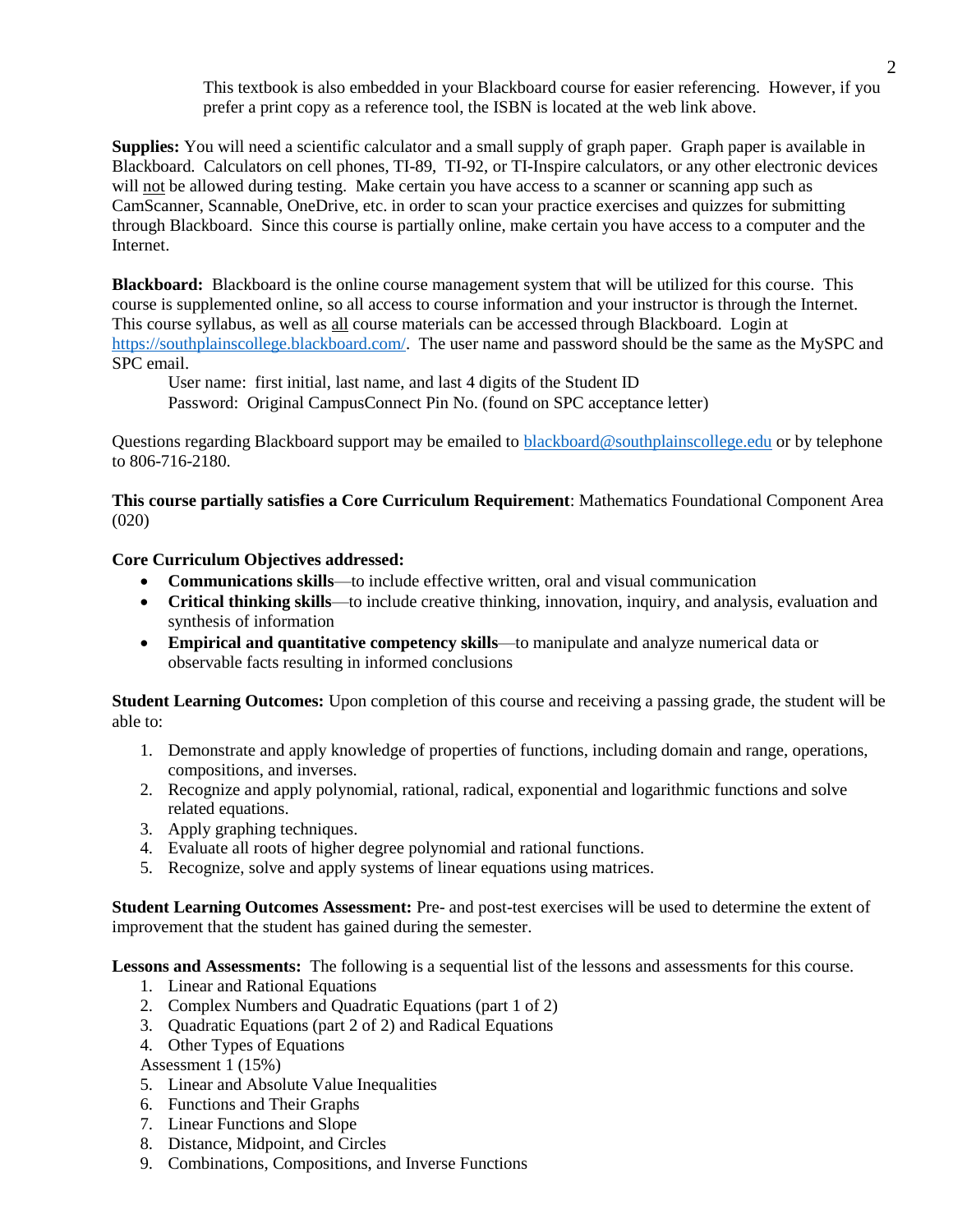10. Quadratic Functions

Assessment 2 (20%)

- 11. Roots and Graphs of Polynomial Functions
- 12. Rational Functions and Their Graphs
- 13. Polynomial and Rational Inequalities
- 14. Exponential and Logarithmic Functions

Assessment 3 (20%)

- 15. Properties of Logarithms
- 16. Exponential and Logarithmic Equations
- 17. 2x2 and 3x3 Linear Systems
- 18. Matrix Solutions to Systems
- 19. Nonlinear Systems and Systems of Inequalities
- 20. Determinants and Cramer's Rule
- Assessment 4 (20%)

**Course Evaluation:** Each lesson listed above contains notes, videos, and exercises for the student to study. At the completion of each lesson, the student will complete and submit a set of practice exercises. Each set of practice exercises is based upon a larger group of assignment exercises in the lesson. After completing a unit of lessons as listed above, the student will complete an assessment (exam). Practice exercises and quizzes will count for 25% of the final course grade, while assessments (exams) count for 75% of the final grade. Expect twenty (20) sets of practice exercises, three (3) quizzes, and four (4) scheduled assessments (exams) throughout the course. Your final average in the course will determine the letter grade posted on your transcript. This grade is determined by the following scale:

A (90-100%), B (80-89%), C (70-79%), D (60-69%), F (0-59%).

- Practice Exercises (20 sets) and Quizzes (3) =  $25\%$
- Assessment 1 (covering Lessons  $1-4$ ) =  $15\%$
- Assessment 2 (covering Lessons  $5-10$ ) =  $20\%$
- Assessment 3 (covering Lessons  $11-14$ ) =  $20\%$
- Assessment 4 (covering Lessons  $15-20$ ) =  $20\%$

#### **To maximize your potential for successfully completing this course:**

- login to Blackboard daily;
- watch the lecture videos and take notes on them;
- attend each class session face-to-face (Tuesdays/Thursdays, 2:30-4:15pm, room M108);
- practice the exercises in each lesson until you have full mastery of them;
- complete each set of practice exercises and submit them on time;
- complete each unit assessment (exam).

**Attendance/Student Engagement Policy:** Attendance and effort are the most important activities for success in this course. The instructor maintains records of the student's participation throughout the semester. The student will be allowed to miss up to three (3) classes. Should this number be exceeded, the instructor has the right to drop the student with a grade of F or an X, depending on the instructor's discretion. If the student chooses to drop this class, the student should submit an online [Student Initiated Drop Form.](https://forms.office.com/Pages/ResponsePage.aspx?id=ZrGRbWrP6UWeIqAmJdCCqRkmPIpp6AVCixFJfcqITt9UODExTUFXS0JOODhJOTlYM0NEV1kzRk9GMS4u) Students will not be required to obtain an instructor signature to drop; however, students should communicate with instructors or advisors prior to dropping any course.

#### **Practice Exercises Format and Policy:**

• After viewing each lesson, work through the assigned set of practice exercises until you fully understood the skills needed for the lesson. This set of practice exercises comes from a larger group of exercises in the lesson. Check your answers in Blackboard to make certain you are practicing the exercises correctly. If you need assistance, please schedule an appointment with your instructor as soon as possible. Appointments can be scheduled through Blackboard.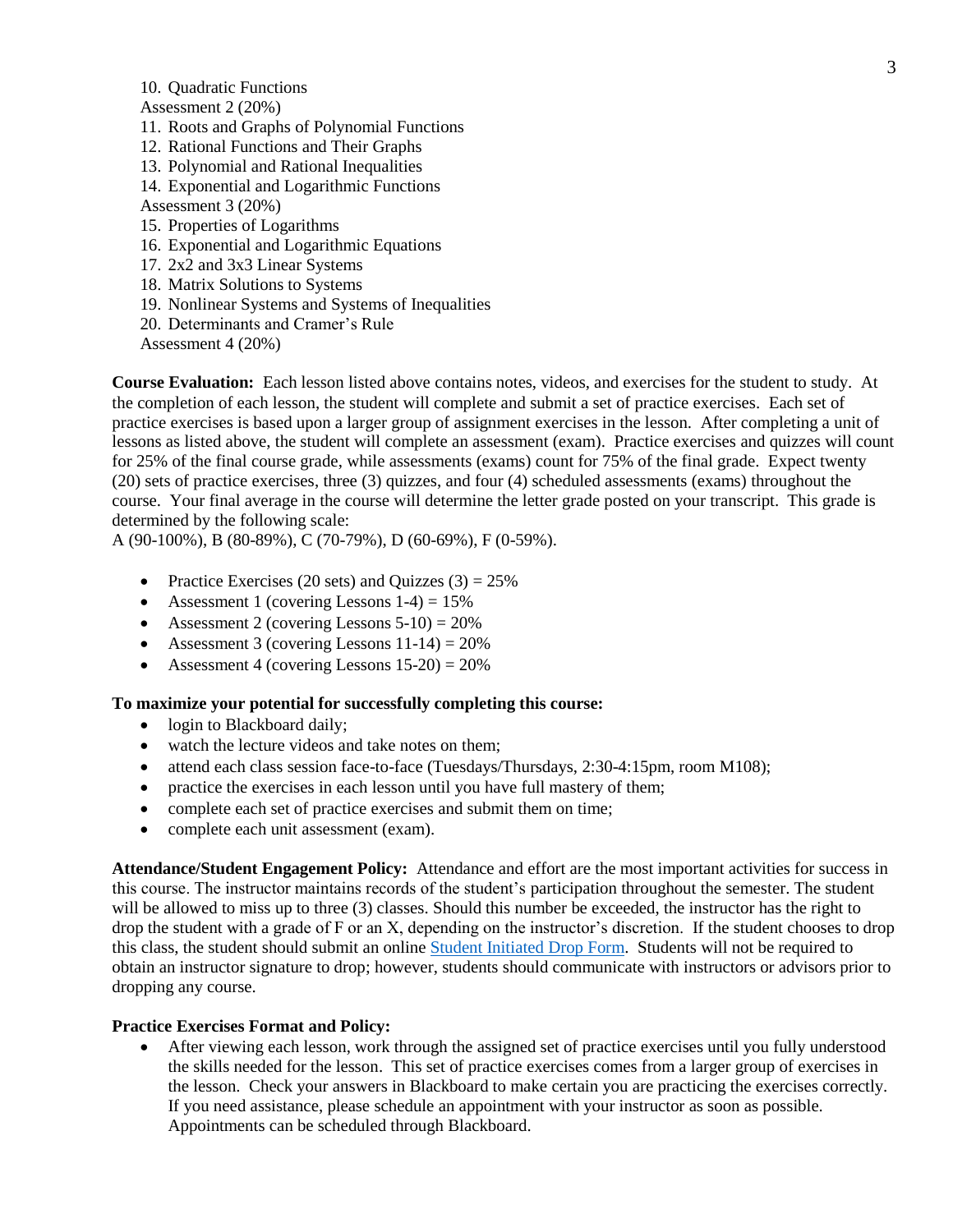- Complete the set of practice exercises after each lesson. Submit the set of practice exercises in Blackboard as a single pdf file. (Pdf files can be generated easily using a scanner or many freely available phone apps, like CamScanner, Scannable, or OneDrive.)
- Make certain to complete and submit each set of practice exercises in the time provided. Late assignments will be accepted, but with a 20% deduction. All assignments are due no later than the close of the unit's assessment (exam). However, early submissions are welcomed!

**Assessment Format and Policy:** There are four (4) units of study in this course with an assessment at the end of each unit. There are no makeup assessments. The assessments are scheduled on specific dates (see course calendar). The student is allowed one-and-a-half  $(1\frac{1}{2})$  hours to take each assessment. The assessments are paperpencil and must be completed in the classroom. Make certain to plan ahead for each one.

## **SPC Tutors**

Tutoring is FREE for all currently enrolled students. Make an appointment or drop-in for help at any SPC location or online! Visit the link below to learn more about how to book an appointment, view the tutoring schedule, get to know the tutors, and view tutoring locations.

<http://www.southplainscollege.edu/exploreprograms/artsandsciences/teacheredtutoring.php>

#### **Tutor.com**

You also have 180 FREE minutes of tutoring with tutor.com each week, and your hours reset every Monday morning. Log into Blackboard, click on the tutor.com link on the left-hand tool bar and grab a session with a tutor. You can access tutor.com tutors during the following times:

Monday – Thursday: 8pm-8am

6pm Friday – 8am Monday morning

**Academic Integrity (Plagiarism and Cheating Policy):** "Complete honesty is required of the student in the presentation of any and all phases of course work. This idea applies to quizzes of whatever length as well to final examinations, to daily reports, and to term papers" *(SPC General Catalog)*. You will sign a statement at the end of each exam stating that the work is yours and that you received no outside help.

Plagiarism violations include, but are not limited to, the following:

- 1. Turning in a paper that has been purchased, borrowed, or downloaded from another student, an online term paper site, or a mail order term paper mill;
- 2. Cutting and pasting together information from books, articles, other papers, or online sites without providing proper documentation;
- 3. Using direct quotations (three or more words) from a source without showing them to be direct quotations and citing them; or
- 4. Missing in-text citations.

Cheating violations include, but are not limited to, the following:

- 1. Obtaining an examination by stealing or collusion;
- 2. Discovering the content of an examination before it is given;
- 3. Using an unauthorized source of information (notes, textbook, text messaging, internet, apps) during an examination, quiz, or homework assignment;
- 4. Entering an office or building to obtain an unfair advantage;
- 5. Taking an examination for another;
- 6. Altering grade records;
- 7. Copying another's work during an examination or on a homework assignment;
- 8. Rewriting another student's work in Peer Editing so that the writing is no longer the original student's;
- 9. Taking pictures of a test, test answers, or someone else's paper.

**COVID Syllabus Statement:** It is the policy of South Plains College that as a condition of on-campus enrollment, all students are required to engage in safe behaviors to avoid the spread of COVID-19 in the SPC community. There will be no requirement for face coverings at any location on any South Plains College campus or classroom. Faculty, staff, or students may continue to wear a mask voluntarily, but there will be no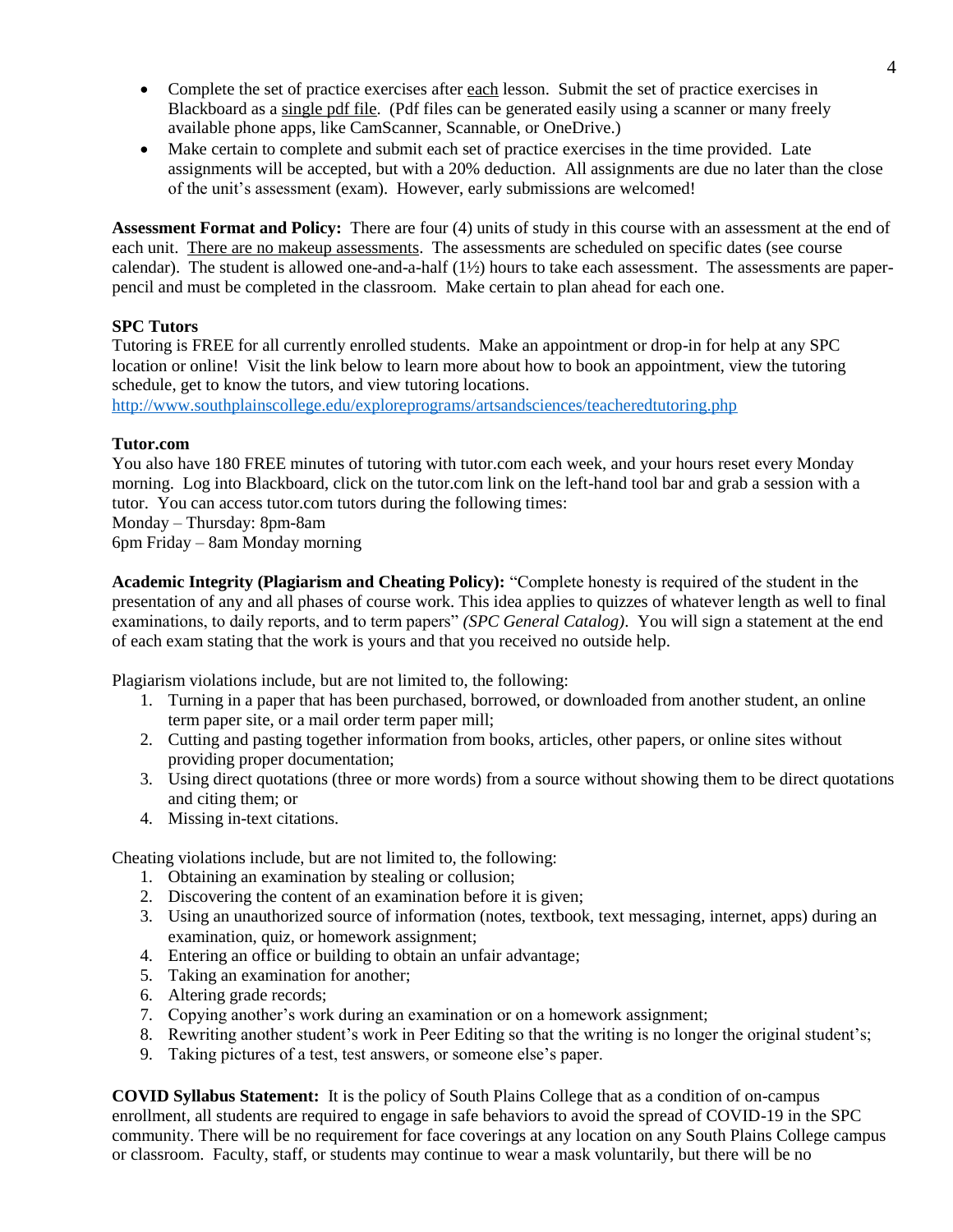requirements for face coverings in any circumstance. Students who believe they have been exposed or may be COVID-19 positive, must contact Health Services, DeEtte Edens, BSN, RN at (806) 716-2376 or [dedens@southplainscollege.edu.](mailto:dedens@southplainscollege.edu)

If you are experiencing any of the following symptoms please do not attend class and either seek medical attention or get tested for COVID-19.

- Cough, shortness of breath, difficulty breathing
- Fever or chills
- Muscles or body aches
- Vomiting or diarrhea
- New loss of taste and smell

Please also notify DeEtte Edens, BSN, RN, Associate Director of Health & Wellness, at [dedens@southplainscollege.edu](mailto:dedens@southplainscollege.edu) or 806-716-2376.

**Student Code of Conduct Policy**: Any successful learning experience requires mutual respect on the part of the student and the instructor. Neither instructor nor student should be subject to others' behavior that is rude, disruptive, intimidating, aggressive, or demeaning**.** Student conduct that disrupts the learning process or is deemed disrespectful or threatening shall not be tolerated and may lead to disciplinary action and/or removal from class.

**Diversity Statement:** In this class, the teacher will establish and support an environment that values and nurtures individual and group differences and encourages engagement and interaction. Understanding and respecting multiple experiences and perspectives will serve to challenge and stimulate all of us to learn about others, about the larger world and about ourselves. By promoting diversity and intellectual exchange, we will not only mirror society as it is, but also model society as it should and can be.

**Disability Statement:** Students with disabilities, including but not limited to physical, psychiatric, or learning disabilities, who wish to request accommodations in this class should notify the Disability Services Office early in the semester so that the appropriate arrangements may be made. In accordance with federal law, a student requesting accommodations must provide acceptable documentation of his/her disability to the Disability Services Office. For more information, call or visit the Disability Services Office at Levelland (Student Health & Wellness Office) 806-716-2577, Reese Center (Building 8) 806-716-4675, or Plainview Center (Main Office) 806-716- 4302 or 806-296-9611.

**Nondiscrimination Policy:** South Plains College does not discriminate on the basis of race, color, national origin, sex, disability or age in its programs and activities. The following person has been designated to handle inquiries regarding the non-discrimination policies: Vice President for Student Affairs, South Plains College, 1401 College Avenue, Box 5, Levelland, TX 79336. Phone number 806-716-2360.

**Title IX Pregnancy Accommodations Statement:** If you are pregnant, or have given birth within six months, Under Title IX you have a right to reasonable accommodations to help continue your education. To [activate](http://www.southplainscollege.edu/employees/manualshandbooks/facultyhandbook/sec4.php) accommodations you must submit a Title IX pregnancy accommodations request, along with specific medical documentation, to the Director of Health and Wellness. Once approved, notification will be sent to the student and instructors. It is the student's responsibility to work with the instructor to arrange accommodations. Contact the Director of Health and Wellness at 806-716-2362 or [email](http://www.southplainscollege.edu/employees/manualshandbooks/facultyhandbook/sec4.php) [cgilster@southplainscollege.edu](mailto:cgilster@southplainscollege.edu) for assistance.

**Campus Concealed Carry**: Texas Senate Bill - 11 (Government Code 411.2031, et al.) authorizes the carrying of a concealed handgun in South Plains College buildings only by persons who have been issued and are in possession of a Texas License to Carry a Handgun. Qualified law enforcement officers or those who are otherwise authorized to carry a concealed handgun in the State of Texas are also permitted to do so. Pursuant to Penal Code (PC) 46.035 and South Plains College policy, license holders may not carry a concealed handgun in restricted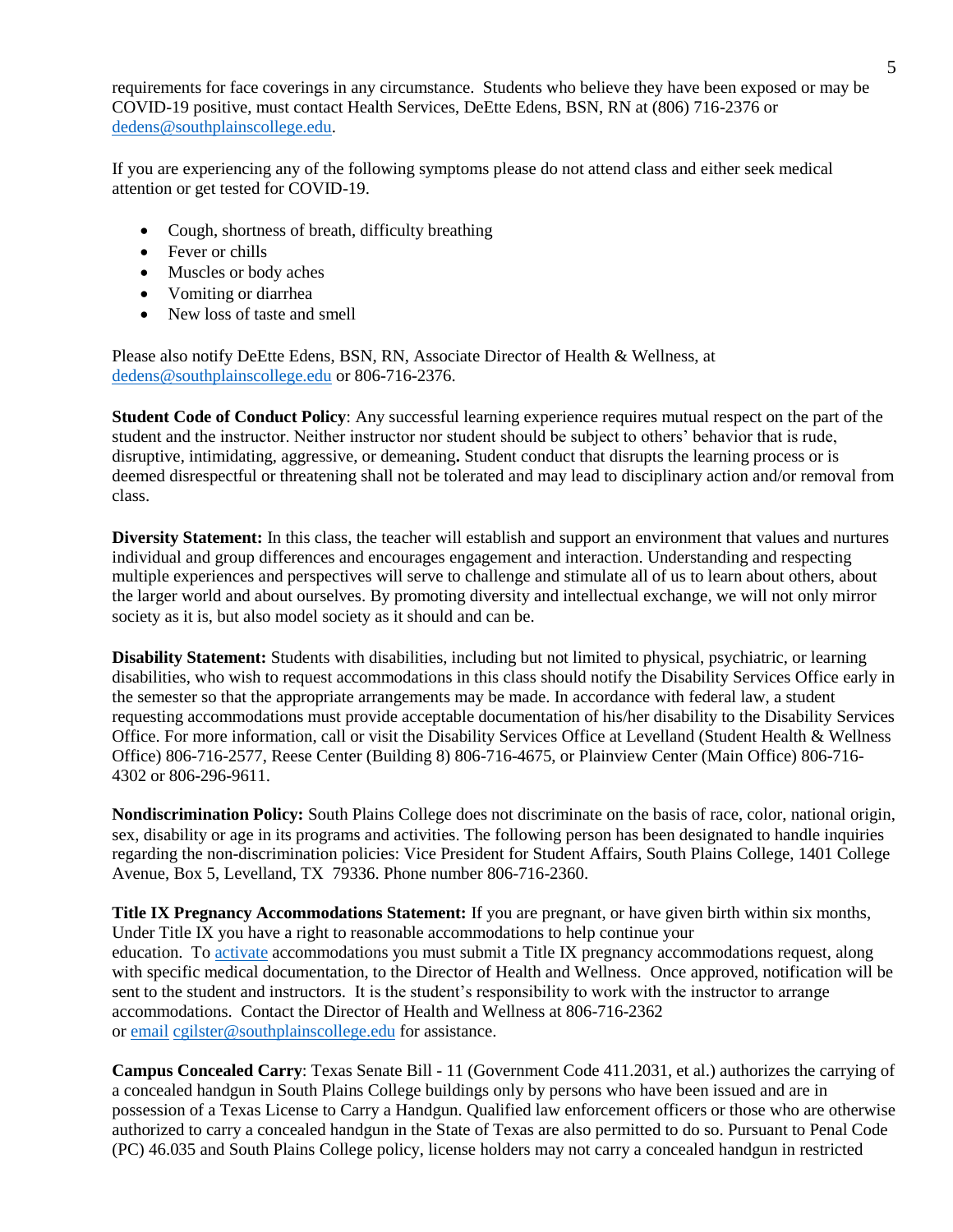locations. For a list of locations and Frequently Asked Questions, please refer to the Campus Carry page at: <http://www.southplainscollege.edu/campuscarry.php>

Pursuant to PC 46.035, the open carrying of handguns is prohibited on all South Plains College campuses. Report violations to the College Police Department at 806-716-2396 or 9-1-1.

**SPC Bookstore Price Match Guarantee Policy:** If you find a lower price on a textbook, the South Plains College bookstore will match that price. The difference will be given to the student on a bookstore gift certificate! The gift certificate can be spent on anything in the store.

If students have already purchased textbooks and then find a better price later, the South Plains College bookstore will price match through the first week of the semester. The student must have a copy of the receipt and the book has to be in stock at the competition at the time of the price match.

The South Plains College bookstore will happily price match BN.com & books on Amazon noted as *ships from and sold by Amazon.com*. Online marketplaces such as *Other Sellers* on Amazon, Amazon's Warehouse Deals, *fulfilled by* Amazon, BN.com Marketplace, and peer-to-peer pricing are not eligible. They will price match the exact textbook, in the same edition and format, including all accompanying materials, like workbooks and CDs.

A textbook is only eligible for price match if it is in stock on a competitor's website at time of the price match request. Additional membership discounts and offers cannot be applied to the student's refund.

Price matching is only available on in-store purchases. Digital books, access codes sold via publisher sites, rentals and special orders are not eligible. Only one price match per title per customer is allowed.

*Note: The instructor reserves the right to modify the course syllabus and policies, as well as notify students of any changes, at any point during the semester.*